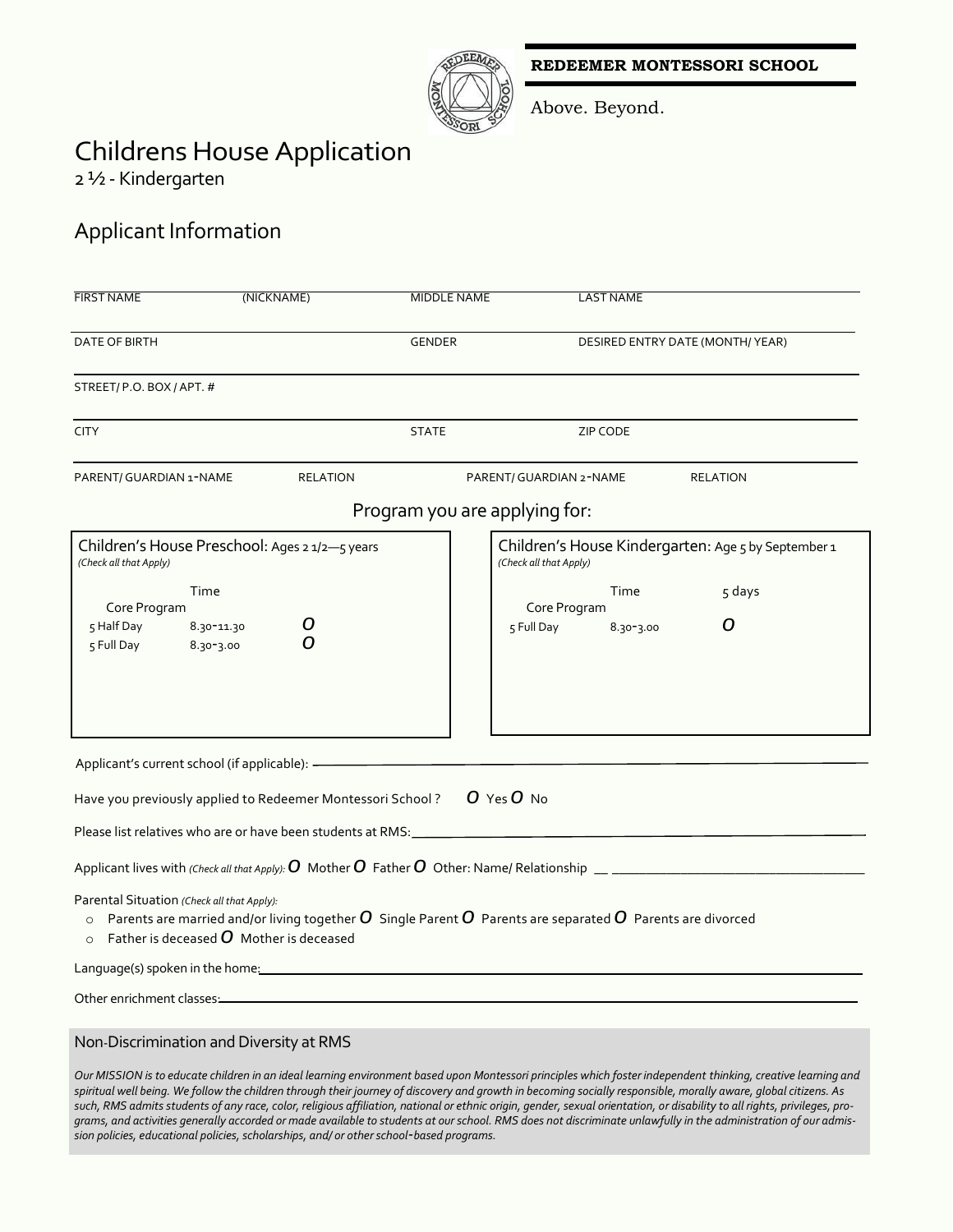# Children's House Application for

|                                                   | <b>FIRST NAME</b>                                                                  |              | (NICKNAME)       | <b>LAST NAME</b> |
|---------------------------------------------------|------------------------------------------------------------------------------------|--------------|------------------|------------------|
| Family Information                                |                                                                                    |              |                  |                  |
| Parent/ Guardian I                                |                                                                                    |              |                  |                  |
| <b>FIRST NAME</b>                                 | (NICKNAME)                                                                         |              | <b>LAST NAME</b> |                  |
| ADDRESS: STREET/P.O. BOX/APT. #                   |                                                                                    |              |                  |                  |
| <b>ADDRESS: CITY</b>                              | <b>STATE</b>                                                                       | ZIP CODE     |                  |                  |
| PHONE: HOME                                       | <b>WORK</b>                                                                        |              | MOBILE-CELL      |                  |
| <b>EMAIL ADDRESS:</b>                             |                                                                                    |              |                  |                  |
| OCCUPATION/TITLE                                  | <b>EMPLOYER</b>                                                                    |              |                  |                  |
| <b>EMPLOYER ADDRESS</b>                           | <b>EMPLOYER CITY</b>                                                               | <b>STATE</b> | ZIP CODE         |                  |
| HIGH SCHOOL ATTENDED                              | <b>COLLEGE ATTENDED</b>                                                            |              | DEGREE(S) EARNED |                  |
| COMMUNITY, PHILANTHROPIC, OR SOCIAL ORGANIZATIONS |                                                                                    |              |                  |                  |
|                                                   | WHAT SKILLS, INTERESTS, OR TALENTS WOULD YOU LIKE TO SHARE WITH THE RMS COMMUNITY? |              |                  |                  |
|                                                   | HOW WOULD YOU LIKE TO GET INVOLVED WITH THE RMS COMMUINITY (VOLUNTEER, ETC.)?      |              |                  |                  |
| Parent/ Guardian 2                                |                                                                                    |              |                  |                  |
| <b>FIRST NAME</b>                                 |                                                                                    |              |                  |                  |
|                                                   | (NICKNAME)                                                                         |              | <b>LAST NAME</b> |                  |
| ADDRESS: STREET/P.O. BOX/APT. #                   |                                                                                    |              |                  |                  |
| ADDRESS: CITY                                     | <b>STATE</b>                                                                       | ZIP CODE     |                  |                  |
| PHONE: HOME                                       | <b>WORK</b>                                                                        |              | MOBILE-CELL      |                  |
| <b>EMAIL ADDRESS:</b>                             |                                                                                    |              |                  |                  |
| OCCUPATION/TITLE                                  | <b>EMPLOYER</b>                                                                    |              |                  |                  |
| <b>EMPLOYER ADDRESS</b>                           | EMPLOYER CITY <b>EMPLOYER</b>                                                      | <b>STATE</b> | <b>ZIP CODE</b>  |                  |
| HIGH SCHOOL ATTENDED                              | <b>COLLEGE ATTENDED</b>                                                            |              | DEGREE(S) EARNED |                  |
| COMMUNITY, PHILANTHROPIC, OR SOCIAL ORGANIZATIONS |                                                                                    |              |                  |                  |
|                                                   | WHAT SKILLS, INTERESTS, OR TALENTS WOULD YOU LIKE TO SHARE WITH THE RMS COMMUNITY? |              |                  |                  |
|                                                   | HOW WOULD YOU LIKE TO GET INVOLVED WITH THE RMS COMMUINITY (VOLUNTEER, ETC.)?      |              |                  |                  |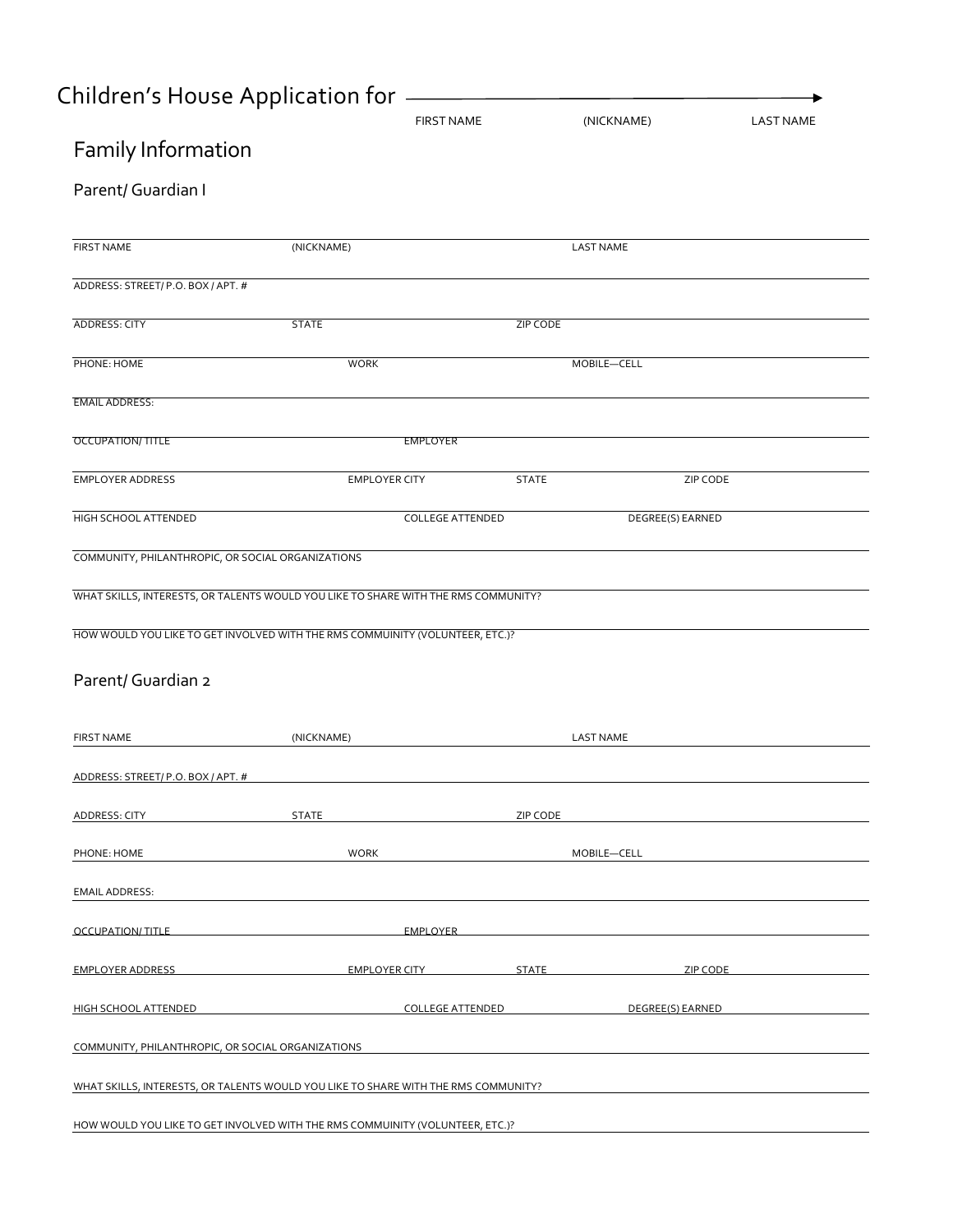| Children's House Application for                                                                                                                 | <b>FIRST NAME</b> | (NICKNAME) | <b>LAST NAME</b> |
|--------------------------------------------------------------------------------------------------------------------------------------------------|-------------------|------------|------------------|
| About Your Child                                                                                                                                 |                   |            |                  |
| Please write three words that best describe your child:                                                                                          |                   |            |                  |
| Tell us about your child's strengths and stretches:                                                                                              |                   |            |                  |
| How do you feel your child copes with transitions at this point?                                                                                 |                   |            |                  |
| How does your child handle challenges or conflict? What frustrates him/her? How is he/ she best supported by adults?                             |                   |            |                  |
| What activities do you share as a family?                                                                                                        |                   |            |                  |
| How does your child like to spend his or her unstructured time?                                                                                  |                   |            |                  |
| How would you describe your parenting style?                                                                                                     |                   |            |                  |
| Tell us about your aspirations for your child's development (physical, cognitive, social/ emotional)                                             |                   |            |                  |
| What would you especially like to have your child experience in a Montessori setting?                                                            |                   |            |                  |
| What are the expectations of the school that you choose for your child?                                                                          |                   |            |                  |
| Has the applicant ever had individually administered testing or received early intervention services? $O$ Yes                                    |                   |            | O No             |
| If yes, please describe:<br><u> 1989 - Johann John Stone, markin film yn y brenin y brenin y brenin y brenin y brenin y brenin y brenin y br</u> |                   |            |                  |